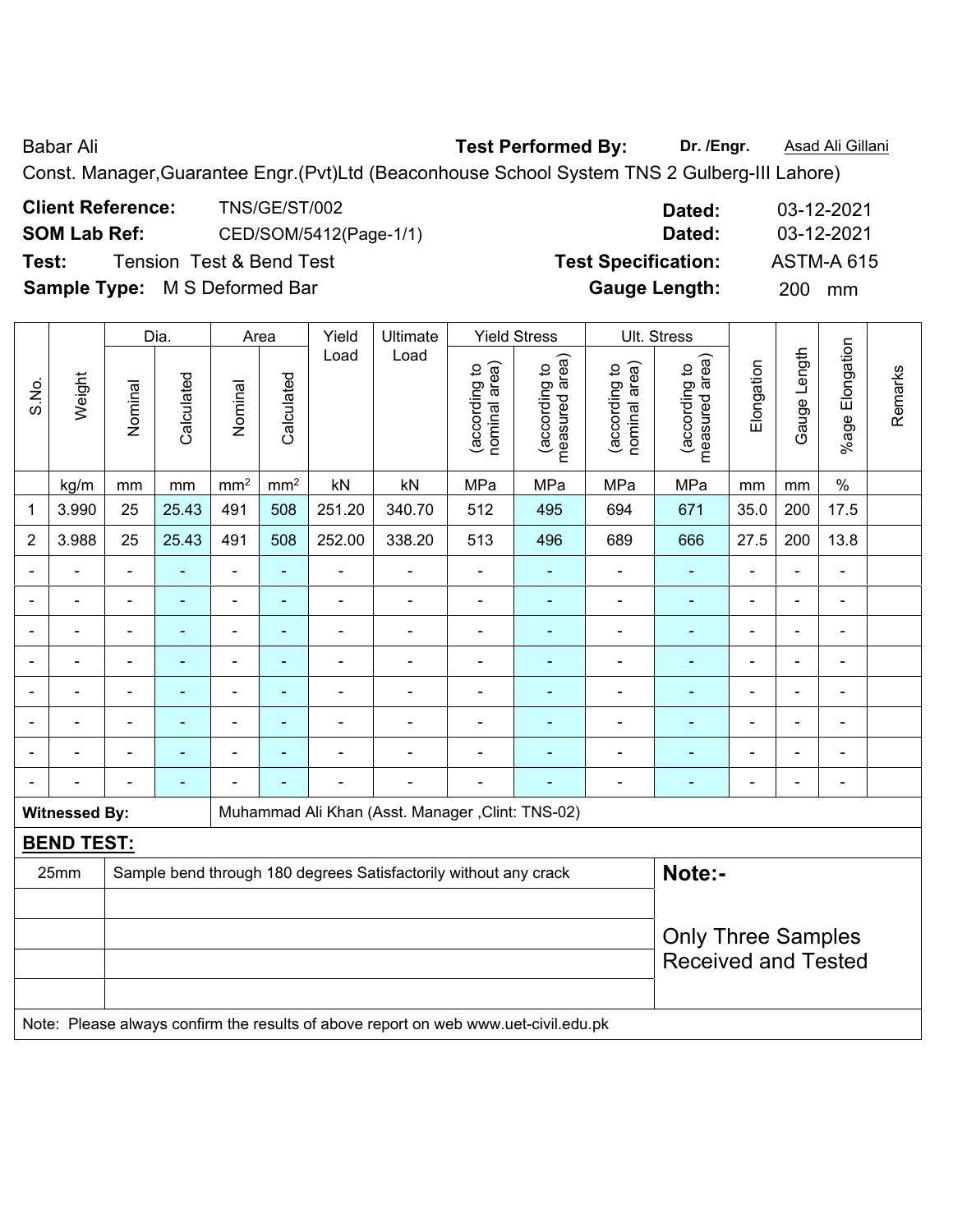Engr.Usman Khalid **Test Performed By: Dr. /Engr.** S. Asad Ali Gillani

P &CE Izhar Construction (Pvt.)Ltd.(Const. Of Ocean Ceramic Title Proj. at M-3 Industrial Area,Fsd)

| <b>Client Reference:</b> | ICPL/CONST-OCT/21/116                               | Dated:                     | 03-12-2021        |
|--------------------------|-----------------------------------------------------|----------------------------|-------------------|
| <b>SOM Lab Ref:</b>      | CED/SOM/5415(Page-1/2)                              | Dated:                     | 03-12-2021        |
| Test:                    | <b>Tension Test &amp; Bend Test</b>                 | <b>Test Specification:</b> | <b>ASTM-A 615</b> |
|                          | <b>Sample Type:</b> M S Deformed Bar (Mughal Steel) | <b>Gauge Length:</b>       | <b>200</b><br>mm  |

|                |                   |                | Dia.                     |                              | Area           | Yield                    | Ultimate                                                                            |                                | <b>Yield Stress</b>             |                                | Ult. Stress                     |                          |                |                          |         |
|----------------|-------------------|----------------|--------------------------|------------------------------|----------------|--------------------------|-------------------------------------------------------------------------------------|--------------------------------|---------------------------------|--------------------------------|---------------------------------|--------------------------|----------------|--------------------------|---------|
| S.No.          | Weight            | Nominal        | Calculated               | Nominal                      | Calculated     | Load                     | Load                                                                                | nominal area)<br>(according to | measured area)<br>(according to | (according to<br>nominal area) | measured area)<br>(according to | Elongation               | Gauge Length   | %age Elongation          | Remarks |
|                | kg/m              | mm             | mm                       | mm <sup>2</sup>              | $\rm mm^2$     | kN                       | kN                                                                                  | MPa                            | MPa                             | MPa                            | MPa                             | mm                       | mm             | $\%$                     |         |
| 1              | 0.895             | 12             | 12.05                    | 113                          | 114            | 65.20                    | 80.20                                                                               | 576                            | 572                             | 709                            | 704                             | 22.5                     | 200            | 11.3                     |         |
| $\overline{2}$ | 0.894             | 12             | 12.04                    | 113                          | 114            | 64.20                    | 78.70                                                                               | 568                            | 564                             | 696                            | 691                             | 22.5                     | 200            | 11.3                     |         |
| ä,             | $\blacksquare$    | $\blacksquare$ | ÷                        | ÷,                           | $\blacksquare$ | ÷.                       | $\overline{a}$                                                                      | $\blacksquare$                 | ÷                               | $\blacksquare$                 | ÷                               | $\blacksquare$           | $\blacksquare$ | $\blacksquare$           |         |
|                | $\blacksquare$    |                | $\blacksquare$           | ÷,                           | $\blacksquare$ | ÷.                       | $\blacksquare$                                                                      | $\blacksquare$                 | $\blacksquare$                  | $\blacksquare$                 | $\blacksquare$                  | $\blacksquare$           | ÷,             | $\blacksquare$           |         |
|                | $\blacksquare$    |                | $\blacksquare$           | $\qquad \qquad \blacksquare$ | $\blacksquare$ | ÷.                       | $\blacksquare$                                                                      | $\blacksquare$                 | $\blacksquare$                  | $\blacksquare$                 | $\blacksquare$                  | $\blacksquare$           | $\blacksquare$ | $\blacksquare$           |         |
|                |                   |                |                          | $\blacksquare$               | ä,             |                          |                                                                                     |                                |                                 |                                |                                 |                          | L,             | L,                       |         |
|                | ۰                 |                |                          | ۰                            | ٠              | $\overline{\phantom{0}}$ | $\qquad \qquad \blacksquare$                                                        |                                | $\overline{\phantom{0}}$        | $\overline{a}$                 | ۰                               | $\overline{\phantom{0}}$ | Ē,             | $\overline{\phantom{0}}$ |         |
|                | $\blacksquare$    | $\blacksquare$ | $\overline{\phantom{a}}$ | $\overline{\phantom{0}}$     | $\blacksquare$ | $\overline{a}$           | $\qquad \qquad \blacksquare$                                                        | $\overline{a}$                 | ۰                               | $\overline{a}$                 | $\blacksquare$                  | $\blacksquare$           | $\blacksquare$ | $\overline{\phantom{a}}$ |         |
|                | $\blacksquare$    |                | $\overline{\phantom{a}}$ | $\overline{\phantom{0}}$     | ٠              | $\overline{a}$           | $\overline{a}$                                                                      | $\blacksquare$                 | ۰                               |                                | Ē.                              |                          | $\blacksquare$ | $\blacksquare$           |         |
|                |                   |                | $\blacksquare$           | $\blacksquare$               | $\blacksquare$ | $\blacksquare$           | $\blacksquare$                                                                      | $\blacksquare$                 | $\overline{\phantom{0}}$        | $\blacksquare$                 | $\blacksquare$                  |                          | L,             | $\blacksquare$           |         |
|                |                   |                |                          |                              |                |                          |                                                                                     |                                |                                 |                                |                                 |                          |                |                          |         |
|                | <b>BEND TEST:</b> |                |                          |                              |                |                          |                                                                                     |                                |                                 |                                |                                 |                          |                |                          |         |
|                | 12mm              |                |                          |                              |                |                          | Sample bend through 180 degrees Satisfactorily without any crack                    |                                |                                 |                                | Note:-                          |                          |                |                          |         |
|                |                   |                |                          |                              |                |                          |                                                                                     |                                |                                 |                                |                                 |                          |                |                          |         |
|                |                   |                |                          |                              |                |                          |                                                                                     |                                |                                 |                                | <b>Only Three Samples</b>       |                          |                |                          |         |
|                |                   |                |                          |                              |                |                          |                                                                                     |                                |                                 |                                | <b>Received and Tested</b>      |                          |                |                          |         |
|                |                   |                |                          |                              |                |                          |                                                                                     |                                |                                 |                                |                                 |                          |                |                          |         |
|                |                   |                |                          |                              |                |                          | Note: Placea glucius confirm the results of above report on web www.uet ouilledu.pl |                                |                                 |                                |                                 |                          |                |                          |         |

Note: Please always confirm the results of above report on web www.uet-civil.edu.pk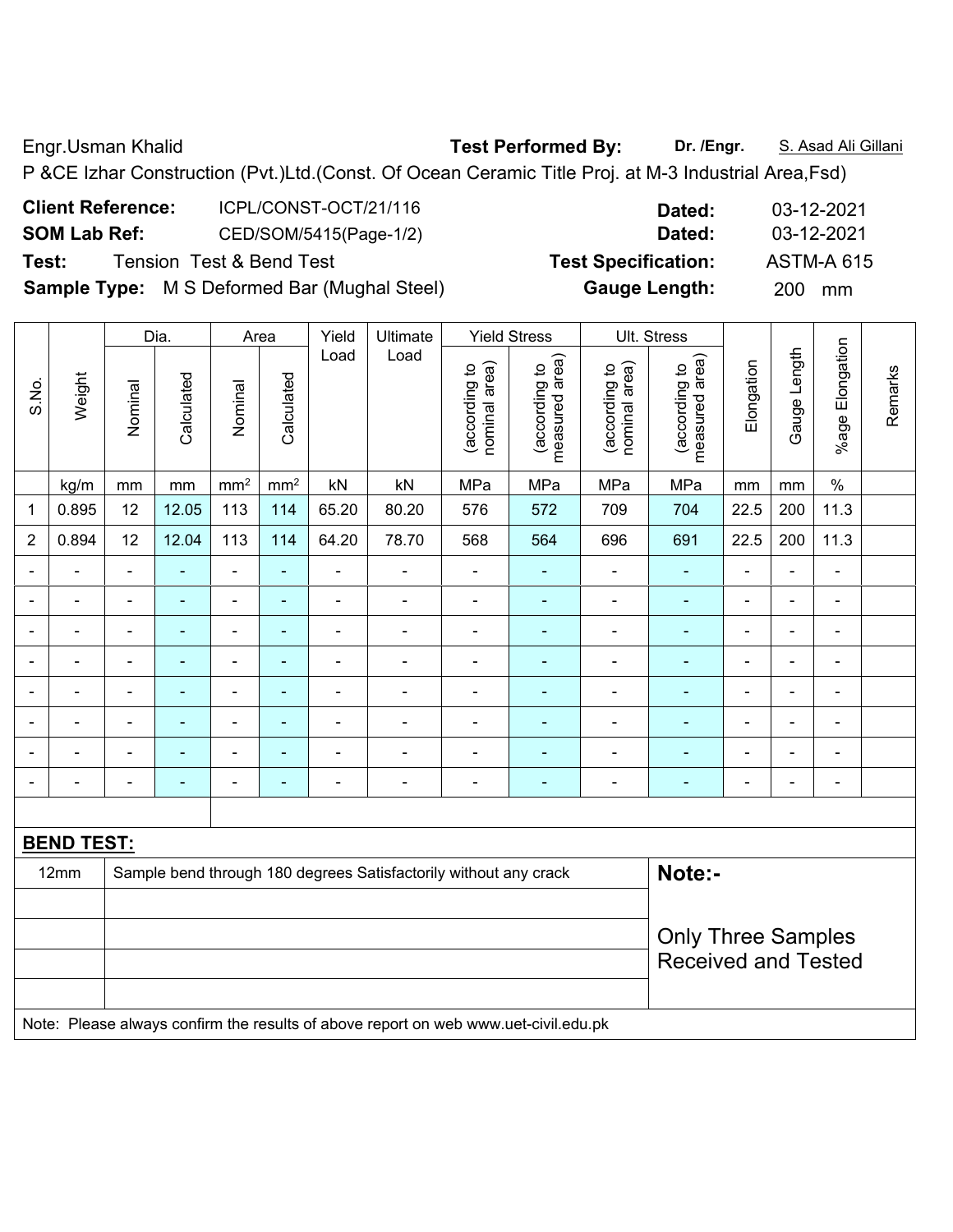Engr.Usman Khalid **Test Performed By:** Dr. /Engr. **S. Asad Ali Gillani** P &CE Izhar Construction (Pvt.)Ltd.(Const. Of Ocean Ceramic Title Proj. at M-3 Industrial Area,Fsd)

| <b>Client Reference:</b> | ICPL/CONST-OCT/21/117                               | Dated:                     | 03-12-2021        |
|--------------------------|-----------------------------------------------------|----------------------------|-------------------|
| <b>SOM Lab Ref:</b>      | CED/SOM/5415(Page-2/2)                              | Dated:                     | 03-12-2021        |
| Test:                    | <b>Tension Test &amp; Bend Test</b>                 | <b>Test Specification:</b> | <b>ASTM-A 615</b> |
|                          | <b>Sample Type:</b> M S Deformed Bar (Mughal Steel) | <b>Gauge Length:</b>       | <b>200</b><br>mm  |

|                          |                   |                           | Dia.           |                 | Area            | Yield          | Ultimate                                                                            |                                | <b>Yield Stress</b>             |                                | Ult. Stress                     |                            |                |                 |         |
|--------------------------|-------------------|---------------------------|----------------|-----------------|-----------------|----------------|-------------------------------------------------------------------------------------|--------------------------------|---------------------------------|--------------------------------|---------------------------------|----------------------------|----------------|-----------------|---------|
| S.No.                    | Weight            | Nominal                   | Calculated     | Nominal         | Calculated      | Load           | Load                                                                                | nominal area)<br>(according to | measured area)<br>(according to | (according to<br>nominal area) | (according to<br>measured area) | Elongation                 | Gauge Length   | %age Elongation | Remarks |
|                          | kg/m              | mm                        | mm             | mm <sup>2</sup> | mm <sup>2</sup> | kN             | kN                                                                                  | MPa                            | MPa                             | MPa                            | MPa                             | mm                         | mm             | $\%$            |         |
| 1                        | 2.180             | 20                        | 18.81          | 314             | 278             | 158.50         | 194.50                                                                              | 505                            | 571                             | 619                            | 700                             | 30.0                       | 200            | 15.0            |         |
| $\overline{2}$           | 2.223             | 20                        | 18.99          | 314             | 283             | 158.20         | 192.70                                                                              | 504                            | 559                             | 613                            | 681                             | 30.0                       | 200            | 15.0            |         |
|                          |                   |                           |                |                 | ä,              |                |                                                                                     |                                | $\blacksquare$                  |                                | $\blacksquare$                  |                            | L.             | $\blacksquare$  |         |
|                          |                   | $\blacksquare$            |                | $\blacksquare$  | $\blacksquare$  | ÷              | ÷                                                                                   | $\blacksquare$                 | $\blacksquare$                  | $\blacksquare$                 | $\blacksquare$                  | $\blacksquare$             | L,             | $\blacksquare$  |         |
| $\blacksquare$           | L,                | $\blacksquare$            | $\blacksquare$ | $\blacksquare$  | ÷               | $\blacksquare$ | Ē,                                                                                  | $\blacksquare$                 | $\blacksquare$                  | $\blacksquare$                 | $\blacksquare$                  | $\blacksquare$             | $\blacksquare$ | $\blacksquare$  |         |
|                          | ÷                 | $\blacksquare$            | $\blacksquare$ | $\blacksquare$  | $\blacksquare$  | ۰              | Ē,                                                                                  | $\blacksquare$                 | $\blacksquare$                  | $\blacksquare$                 | $\blacksquare$                  | $\blacksquare$             | $\blacksquare$ | $\blacksquare$  |         |
|                          | $\blacksquare$    | $\blacksquare$            | $\blacksquare$ | ÷,              | ÷               | ۰              | $\blacksquare$                                                                      | $\blacksquare$                 | $\blacksquare$                  | $\blacksquare$                 | $\blacksquare$                  | $\blacksquare$             | $\blacksquare$ | $\blacksquare$  |         |
|                          |                   |                           |                | $\blacksquare$  | ٠               | $\blacksquare$ |                                                                                     | $\blacksquare$                 | $\blacksquare$                  |                                | $\blacksquare$                  |                            | $\blacksquare$ | $\blacksquare$  |         |
|                          |                   |                           |                | $\blacksquare$  |                 |                |                                                                                     | Ē,                             |                                 |                                | $\blacksquare$                  |                            |                | $\blacksquare$  |         |
| $\overline{\phantom{a}}$ |                   | $\blacksquare$            | $\blacksquare$ | $\blacksquare$  | ÷               | ۰              | ÷                                                                                   | $\blacksquare$                 | ٠                               | $\blacksquare$                 | ٠                               | $\blacksquare$             | $\blacksquare$ | $\blacksquare$  |         |
|                          |                   |                           |                |                 |                 |                |                                                                                     |                                |                                 |                                |                                 |                            |                |                 |         |
|                          | <b>BEND TEST:</b> |                           |                |                 |                 |                |                                                                                     |                                |                                 |                                |                                 |                            |                |                 |         |
|                          | 20mm              |                           |                |                 |                 |                | Sample bend through 180 degrees Satisfactorily without any crack                    |                                |                                 |                                | Note:-                          |                            |                |                 |         |
|                          |                   |                           |                |                 |                 |                |                                                                                     |                                |                                 |                                |                                 |                            |                |                 |         |
|                          |                   | <b>Only Three Samples</b> |                |                 |                 |                |                                                                                     |                                |                                 |                                |                                 |                            |                |                 |         |
|                          |                   |                           |                |                 |                 |                |                                                                                     |                                |                                 |                                |                                 | <b>Received and Tested</b> |                |                 |         |
|                          |                   |                           |                |                 |                 |                |                                                                                     |                                |                                 |                                |                                 |                            |                |                 |         |
|                          |                   |                           |                |                 |                 |                | Note: Please always confirm the results of above report on web www.uet-civil.edu.pk |                                |                                 |                                |                                 |                            |                |                 |         |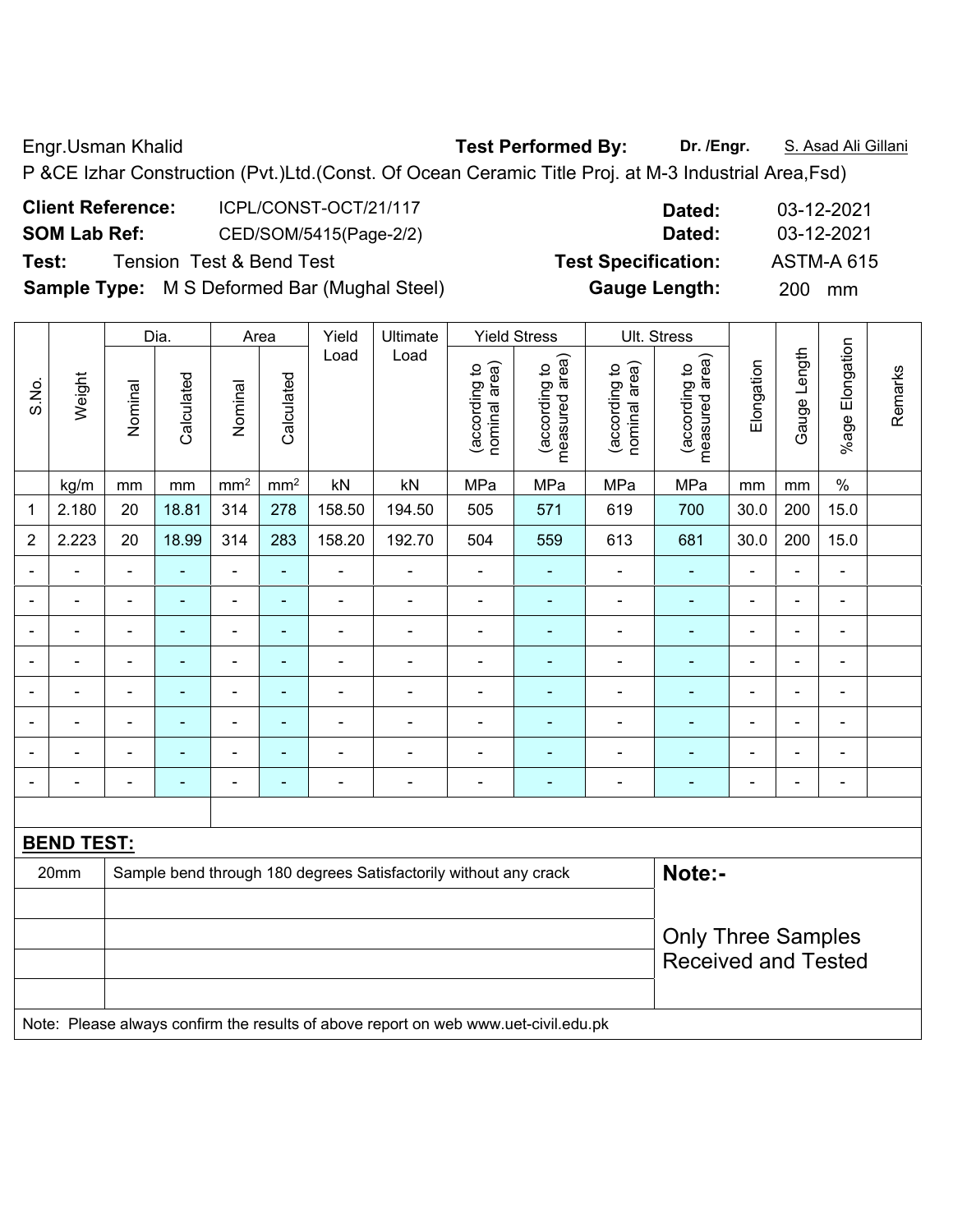M.E AS Eterprises.(Project:Style Textile Raiwind)

**Sample Type:** M S Deformed Bar (Mughal Steel) **Gauge Length:** 200 mm

|                |                      |                          | Dia.           |                 | Area                | Yield                     | Ultimate                                                                            |                                | <b>Yield Stress</b>             |                                | Ult. Stress                     |                |                |                 |         |
|----------------|----------------------|--------------------------|----------------|-----------------|---------------------|---------------------------|-------------------------------------------------------------------------------------|--------------------------------|---------------------------------|--------------------------------|---------------------------------|----------------|----------------|-----------------|---------|
| S.No.          | Weight               | Nominal                  | Calculated     | Nominal         | Calculated          | Load                      | Load                                                                                | (according to<br>nominal area) | (according to<br>measured area) | (according to<br>nominal area) | (according to<br>measured area) | Elongation     | Gauge Length   | %age Elongation | Remarks |
|                | kg/m                 | mm                       | mm             | mm <sup>2</sup> | mm <sup>2</sup>     | kN                        | kN                                                                                  | MPa                            | MPa                             | MPa                            | MPa                             | mm             | mm             | $\%$            |         |
| 1              | 2.457                | 20                       | 19.96          | 314             | 313                 | 168.50                    | 217.00                                                                              | 536                            | 539                             | 691                            | 694                             | 25.0           | 200            | 12.5            |         |
| $\overline{2}$ | 2.462                | 20                       | 19.98          | 314             | 314                 | 171.20                    | 217.00                                                                              | 545                            | 546                             | 691                            | 692                             | 25.0           | 200            | 12.5            |         |
| $\blacksquare$ | L.                   | $\blacksquare$           | ä,             | $\frac{1}{2}$   | $\blacksquare$      | $\overline{\phantom{a}}$  | $\blacksquare$                                                                      | $\blacksquare$                 | ٠                               | ÷,                             | ÷,                              | ä,             | $\blacksquare$ | $\blacksquare$  |         |
| $\blacksquare$ | $\blacksquare$       | $\overline{\phantom{a}}$ | ä,             | $\blacksquare$  | ÷                   | ÷,                        | $\blacksquare$                                                                      | $\blacksquare$                 | ٠                               | $\blacksquare$                 | $\blacksquare$                  | $\blacksquare$ | $\blacksquare$ | $\blacksquare$  |         |
|                | $\blacksquare$       | $\blacksquare$           | ä,             | $\blacksquare$  | ÷,                  | ÷,                        | $\blacksquare$                                                                      | $\blacksquare$                 | ٠                               | ÷,                             | $\blacksquare$                  | $\blacksquare$ | $\blacksquare$ | $\blacksquare$  |         |
|                | $\blacksquare$       | $\overline{\phantom{a}}$ | ä,             | $\blacksquare$  | $\blacksquare$      | ÷,                        | $\blacksquare$                                                                      | $\blacksquare$                 | ÷,                              | ÷,                             | $\blacksquare$                  | ÷,             | $\blacksquare$ | ÷,              |         |
|                |                      | $\blacksquare$           | $\blacksquare$ | $\blacksquare$  | $\blacksquare$      | $\blacksquare$            | $\blacksquare$                                                                      | $\blacksquare$                 | $\blacksquare$                  | $\blacksquare$                 | $\blacksquare$                  |                | $\blacksquare$ | $\blacksquare$  |         |
|                |                      | $\blacksquare$           | $\blacksquare$ | $\blacksquare$  |                     | $\blacksquare$            | $\blacksquare$                                                                      | ÷                              |                                 |                                |                                 |                |                | ÷,              |         |
|                |                      | $\blacksquare$           | $\blacksquare$ | $\blacksquare$  | $\blacksquare$      | ÷,                        | ÷                                                                                   | ÷                              | $\blacksquare$                  | $\blacksquare$                 | ÷,                              |                | $\blacksquare$ | ÷               |         |
| $\blacksquare$ |                      | $\blacksquare$           | $\blacksquare$ |                 |                     | ÷,                        | $\overline{\phantom{a}}$                                                            | $\blacksquare$                 | ٠                               | $\blacksquare$                 | $\blacksquare$                  | $\blacksquare$ | $\blacksquare$ | ÷               |         |
|                | <b>Witnessed By:</b> |                          |                |                 | Altaf Hussain (M.E) |                           |                                                                                     |                                |                                 |                                |                                 |                |                |                 |         |
|                | <b>BEND TEST:</b>    |                          |                |                 |                     |                           |                                                                                     |                                |                                 |                                |                                 |                |                |                 |         |
|                | 20mm                 |                          |                |                 |                     |                           | Sample bend through 180 degrees Satisfactorily without any crack                    |                                |                                 |                                | Note:-                          |                |                |                 |         |
|                |                      |                          |                |                 |                     |                           |                                                                                     |                                |                                 |                                |                                 |                |                |                 |         |
|                |                      |                          |                |                 |                     | <b>Only Three Samples</b> |                                                                                     |                                |                                 |                                |                                 |                |                |                 |         |
|                |                      |                          |                |                 |                     |                           |                                                                                     |                                |                                 |                                | <b>Received and Tested</b>      |                |                |                 |         |
|                |                      |                          |                |                 |                     |                           |                                                                                     |                                |                                 |                                |                                 |                |                |                 |         |
|                |                      |                          |                |                 |                     |                           | Note: Please always confirm the results of above report on web www.uet-civil.edu.pk |                                |                                 |                                |                                 |                |                |                 |         |

# **Client Reference:** STR/ASE/ **Dated:** 15-12-2021 **SOM Lab Ref:** CED/SOM/5467(Page-1/1) **Dated:** 15-12-2021 **Test:** Tension Test & Bend Test **Test Specification:** ASTM-A 615

Altaf Hussain **Test Performed By:** Dr. /Engr. **Asad Ali Gillani** Altaf Hussain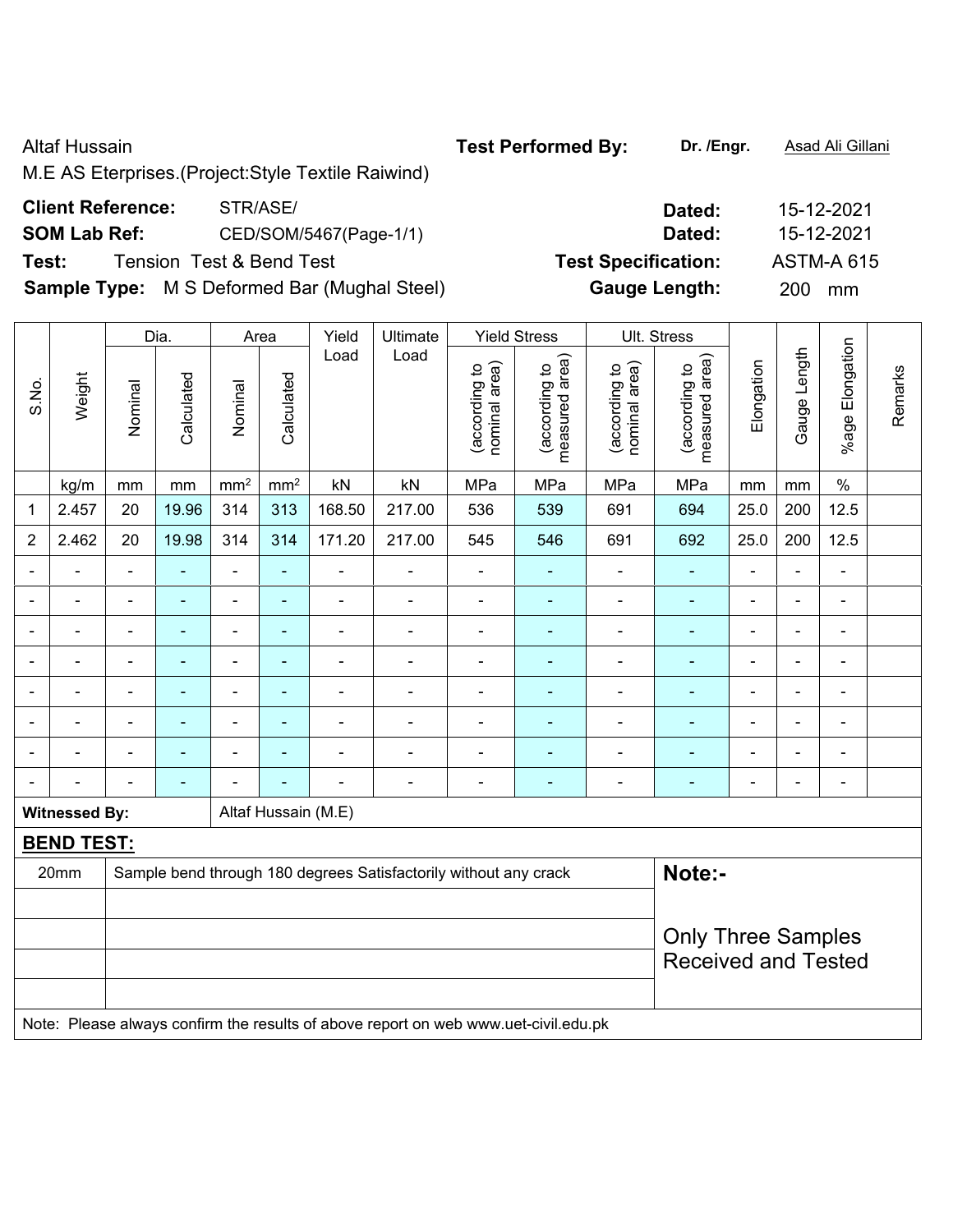Office, Jehlum. (Ma

## **Client Reference:** Nil

**Dated:** 03-12-2021 **Dated:** 03-12-2021

**Test:** Tension Test & Bend Test Test Specification: **Gauge Length:** 8 inch **Sample Type:** Deformed Bar

| annan Associates) |  |  |
|-------------------|--|--|
|                   |  |  |

| <b>SOM Lab</b>    |                |
|-------------------|----------------|
| Ref:              | 5410(Page-1/1) |
| Dated:            | 03-12-2021     |
| <b>ASTM-A-615</b> |                |

|                |                   |                          | Dia.           |                          | Area            | Yield<br>Ultimate<br><b>Yield Stress</b> |                                                                                     |                                | Ult. Stress                     |                                |                                 |                |                          |                      |         |
|----------------|-------------------|--------------------------|----------------|--------------------------|-----------------|------------------------------------------|-------------------------------------------------------------------------------------|--------------------------------|---------------------------------|--------------------------------|---------------------------------|----------------|--------------------------|----------------------|---------|
| S.No.          | Weight            | Nominal                  | Calculated     | Nominal                  | Calculated      | Load                                     | Load                                                                                | nominal area)<br>(according to | measured area)<br>(according to | nominal area)<br>(according to | measured area)<br>(according to | Elongation     | Gauge Length             | Elongation<br>%age I | Remarks |
|                | lb/ft             | #                        | in             | in <sup>2</sup>          | in <sup>2</sup> | Tons                                     | Tons                                                                                | psi                            | psi                             | psi                            | psi                             | in             | in                       | $\%$                 |         |
| 1              | 1.481             | 6                        | 0.744          | 0.44                     | 0.435           | 15.26                                    | 18.76                                                                               | 76490                          | 77370                           | 94020                          | 95100                           | 1.10           | 8.0                      | 13.8                 |         |
| $\overline{2}$ | 0.655             | 4                        | 0.494          | 0.20                     | 0.192           | 6.19                                     | 8.31                                                                                | 68230                          | 71080                           | 91610                          | 95430                           | 1.20           | 8.0                      | 15.0                 |         |
|                |                   | $\blacksquare$           | $\blacksquare$ | $\blacksquare$           |                 | ä,                                       | $\blacksquare$                                                                      | ä,                             |                                 | ÷,                             |                                 | ä,             |                          |                      |         |
|                |                   |                          |                |                          |                 |                                          |                                                                                     | $\blacksquare$                 |                                 | $\blacksquare$                 |                                 | $\blacksquare$ |                          |                      |         |
|                |                   |                          |                |                          |                 |                                          |                                                                                     | $\blacksquare$                 |                                 |                                |                                 |                |                          |                      |         |
|                |                   |                          |                |                          |                 |                                          |                                                                                     | $\blacksquare$                 | $\blacksquare$                  | $\blacksquare$                 |                                 | $\blacksquare$ | $\overline{\phantom{0}}$ |                      |         |
|                | Ē,                | $\blacksquare$           | $\blacksquare$ | $\overline{\phantom{a}}$ | $\blacksquare$  | $\blacksquare$                           | $\overline{\phantom{0}}$                                                            | $\blacksquare$                 | ä,                              | $\blacksquare$                 | $\blacksquare$                  | ä,             | $\blacksquare$           | $\blacksquare$       |         |
|                | ä,                | ä,                       | $\blacksquare$ | $\blacksquare$           |                 | ä,                                       | ÷                                                                                   | -                              |                                 | -                              |                                 | $\blacksquare$ | $\blacksquare$           | ÷                    |         |
|                | ä,                | ä,                       | $\blacksquare$ | $\overline{a}$           | ä,              | ä,                                       | $\blacksquare$                                                                      | $\blacksquare$                 | $\blacksquare$                  | $\blacksquare$                 | $\blacksquare$                  | $\overline{a}$ | $\blacksquare$           | ä,                   |         |
|                |                   |                          |                |                          |                 |                                          |                                                                                     |                                |                                 |                                |                                 |                |                          | $\overline{a}$       |         |
|                |                   |                          |                |                          |                 |                                          |                                                                                     |                                |                                 |                                |                                 |                |                          |                      |         |
|                | <b>BEND TEST:</b> |                          |                |                          |                 |                                          |                                                                                     |                                |                                 |                                |                                 |                |                          |                      |         |
|                | #6                |                          |                |                          |                 |                                          | Sample bend through 180 degrees Satisfactorily without any crack                    |                                |                                 |                                | Note:-                          |                |                          |                      |         |
|                | #4                |                          |                |                          |                 |                                          | Sample bend through 180 degrees Satisfactorily without any crack                    |                                |                                 |                                |                                 |                |                          |                      |         |
|                |                   | <b>Only Four Samples</b> |                |                          |                 |                                          |                                                                                     |                                |                                 |                                |                                 |                |                          |                      |         |
|                |                   |                          |                |                          |                 |                                          |                                                                                     |                                |                                 |                                | <b>Received and Tested</b>      |                |                          |                      |         |
|                |                   |                          |                |                          |                 |                                          |                                                                                     |                                |                                 |                                |                                 |                |                          |                      |         |
|                |                   |                          |                |                          |                 |                                          | Note: Please always confirm the results of above report on web www.uet-civil.edu.pk |                                |                                 |                                |                                 |                |                          |                      |         |

PTC Area **Test Performed By:** Dr. /Engr. **Asad Gillani**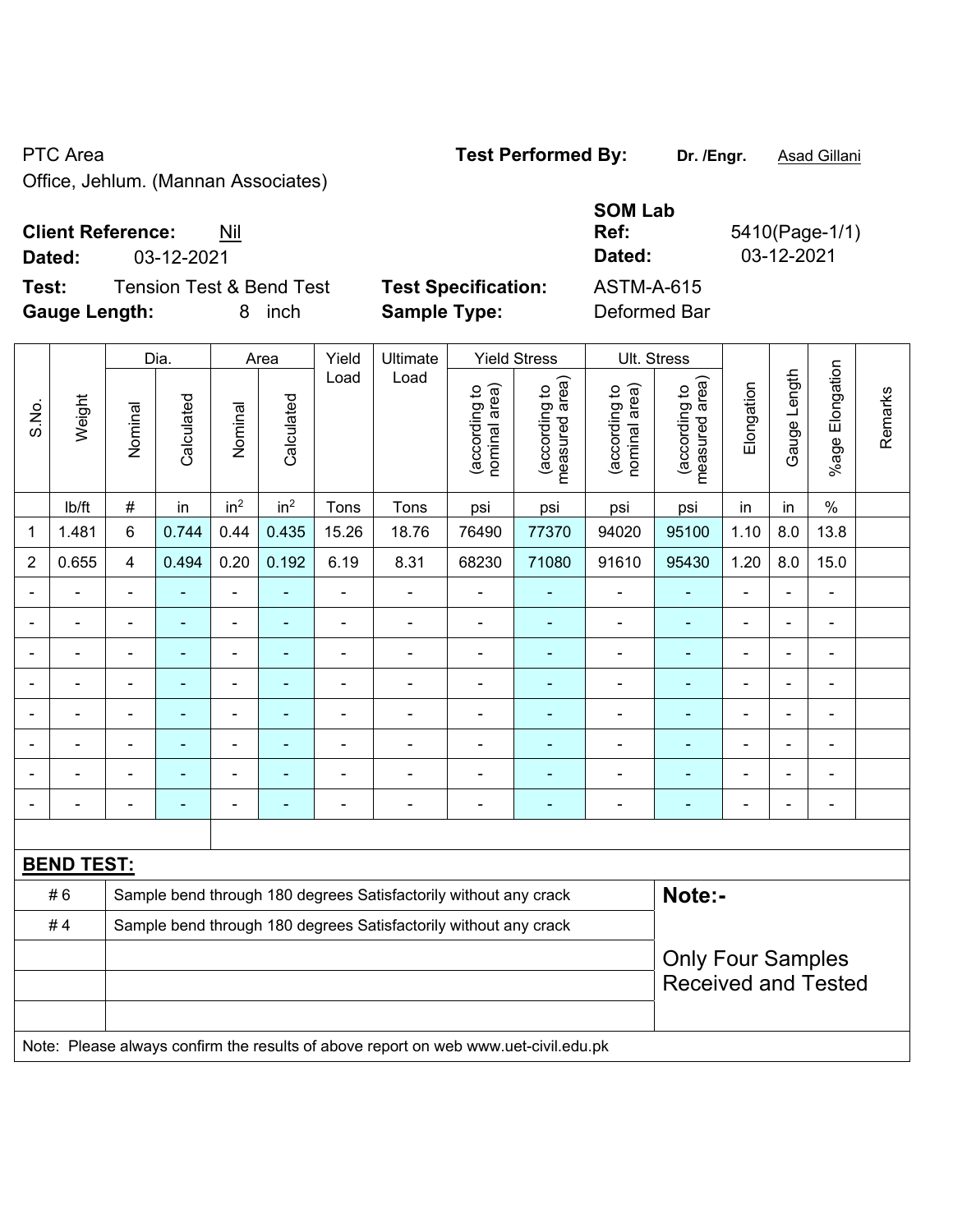Jehlum.

## **Client Reference:** Nil

**Dated:** 03-12-2021 **Dated:** 03-12-2021

**Test:** Tension Test & Bend Test **Test Specification:** ASTM-A-615 **Gauge Length:** 8 inch **Sample Type:** Deformed Bar (Mehboob Steel)

| Ref: |
|------|
|      |

**Ref:** 5411(Page-1/2)

**SOM Lab** 

|                |                   |                | Dia.           |                          | Area                                                             | Yield                        | Ultimate                                                                            |                                | <b>Yield Stress</b>             |                                | Ult. Stress                     |                         |                |                            |         |
|----------------|-------------------|----------------|----------------|--------------------------|------------------------------------------------------------------|------------------------------|-------------------------------------------------------------------------------------|--------------------------------|---------------------------------|--------------------------------|---------------------------------|-------------------------|----------------|----------------------------|---------|
| S.No.          | Weight            | Nominal        | Calculated     | Nominal                  | Calculated                                                       | Load                         | Load                                                                                | nominal area)<br>(according to | (according to<br>measured area) | (according to<br>nominal area) | (according to<br>measured area) | Elongation              | Gauge Length   | Elongation<br>$%$ age      | Remarks |
|                | lb/ft             | #              | in             | in <sup>2</sup>          | in <sup>2</sup>                                                  | Tons                         | Tons                                                                                | psi                            | psi                             | psi                            | psi                             | in                      | in             | $\frac{0}{0}$              |         |
| 1              | 1.540             | 6              | 0.759          | 0.44                     | 0.453                                                            | 10.55                        | 16.23                                                                               | 52890                          | 51370                           | 81340                          | 79010                           | 1.60                    | 8.0            | 20.0                       |         |
| $\overline{2}$ | 1.534             | 6              | 0.758          | 0.44                     | 0.451                                                            | 10.45                        | 16.18                                                                               | 52380                          | 51100                           | 81090                          | 79110                           | 1.20                    | 8.0            | 15.0                       |         |
| 3              | 0.657             | 4              | 0.496          | 0.20                     | 0.193                                                            | 5.15                         | 7.75                                                                                | 56770                          | 58830                           | 85430                          | 88530                           | 1.40                    | 8.0            | 17.5                       |         |
| 4              | 0.656             | 4              | 0.496          | 0.20                     | 0.193                                                            | 5.05                         | 7.77                                                                                | 55650                          | 57660                           | 85660                          | 88760                           | 1.30                    | 8.0            | 16.3                       |         |
| $\blacksquare$ | ä,                | $\blacksquare$ | $\blacksquare$ | $\blacksquare$           | $\blacksquare$                                                   | $\blacksquare$               | ÷,                                                                                  | $\blacksquare$                 | Ξ                               | ä,                             | $\blacksquare$                  | $\blacksquare$          | $\blacksquare$ | $\blacksquare$             |         |
|                | ä,                | ÷,             | $\blacksquare$ | $\overline{\phantom{a}}$ | ÷,                                                               | $\blacksquare$               | $\blacksquare$                                                                      | L,                             | Ξ                               | ä,                             | ÷,                              | ä,                      | ä,             | ÷                          |         |
|                | $\blacksquare$    |                | ÷              | ä,                       |                                                                  | $\blacksquare$               | $\blacksquare$                                                                      | ä,                             | ۰                               | ä,                             | $\blacksquare$                  | $\blacksquare$          |                | ä,                         |         |
|                |                   |                |                | Ē,                       |                                                                  |                              |                                                                                     | Ē,                             |                                 |                                |                                 |                         |                | $\blacksquare$             |         |
|                |                   |                |                |                          |                                                                  |                              |                                                                                     | $\blacksquare$                 | ۰                               | $\overline{\phantom{0}}$       |                                 | ÷                       | $\blacksquare$ | $\overline{a}$             |         |
|                |                   |                |                | $\overline{\phantom{a}}$ |                                                                  | $\qquad \qquad \blacksquare$ |                                                                                     | $\blacksquare$                 | ۰                               | $\qquad \qquad \blacksquare$   | ۰                               | Ē,                      |                | ÷,                         |         |
|                |                   |                |                |                          |                                                                  |                              |                                                                                     |                                |                                 |                                |                                 |                         |                |                            |         |
|                | <b>BEND TEST:</b> |                |                |                          |                                                                  |                              |                                                                                     |                                |                                 |                                |                                 |                         |                |                            |         |
|                | #6                |                |                |                          |                                                                  |                              | Sample bend through 180 degrees Satisfactorily without any crack                    |                                |                                 |                                | Note:-                          |                         |                |                            |         |
|                | #4                |                |                |                          | Sample bend through 180 degrees Satisfactorily without any crack |                              |                                                                                     |                                |                                 |                                |                                 |                         |                |                            |         |
|                |                   |                |                |                          |                                                                  |                              |                                                                                     |                                |                                 |                                |                                 | <b>Only Six Samples</b> |                | <b>Received and Tested</b> |         |
|                |                   |                |                |                          |                                                                  |                              | Note: Please always confirm the results of above report on web www.uet-civil.edu.pk |                                |                                 |                                |                                 |                         |                |                            |         |

## Al Manzal Traders **Test Performed By:** Dr. /Engr. **Asad Gillani**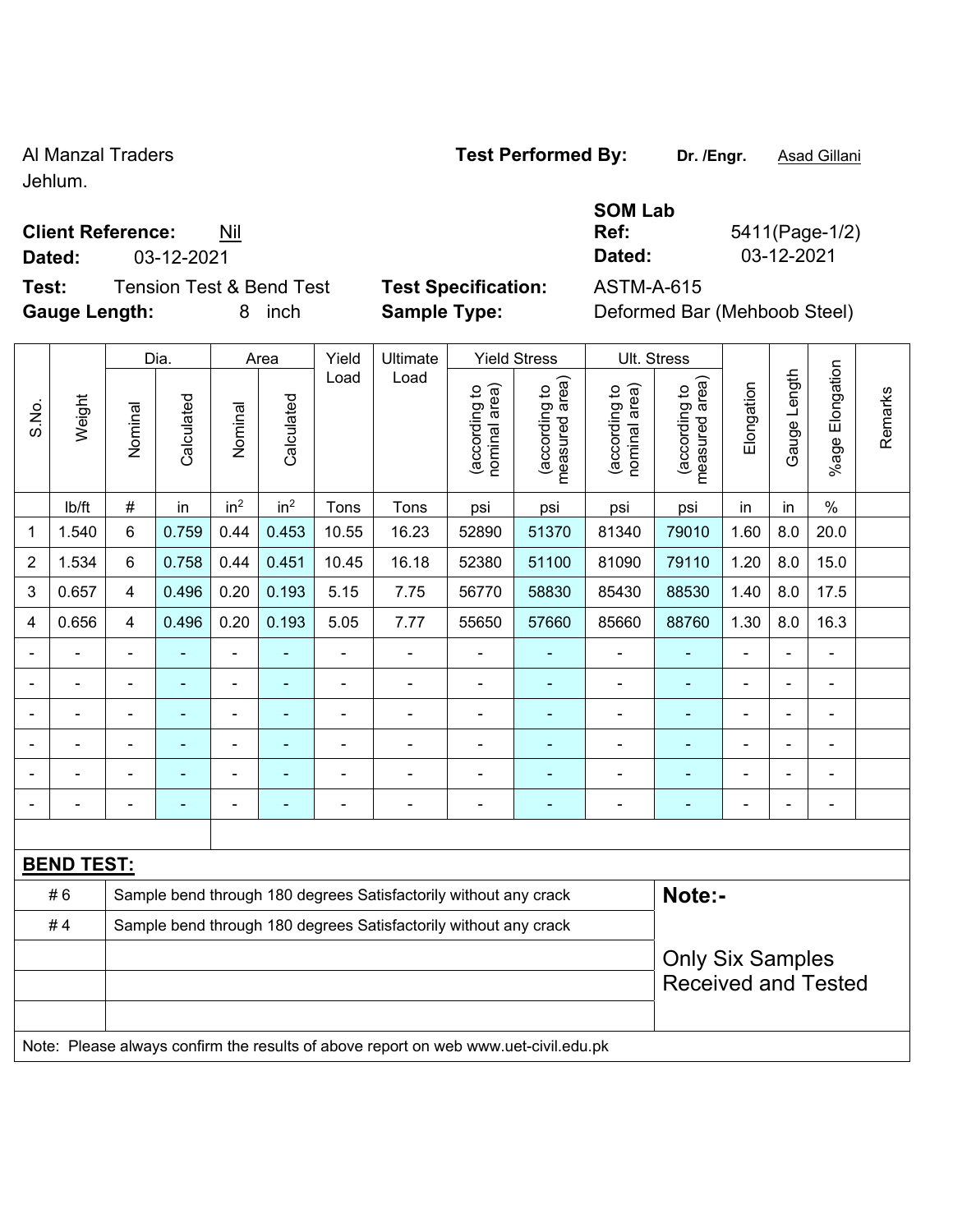Jehlum.

## **Client Reference:** Nil

**Test:** Tension Test & Bend Test **Test Specification:** ASTM-A-615 **Gauge Length:** 8 inch **Sample Type:** Deformed Bar (Mehboob Steel)G-60

|                |                   |                       | Dia.  | Area                         |                 | Yield          | Ultimate                                                                            |                                | <b>Yield Stress</b>             |                                | Ult. Stress                     |                |                          |                      |         |  |
|----------------|-------------------|-----------------------|-------|------------------------------|-----------------|----------------|-------------------------------------------------------------------------------------|--------------------------------|---------------------------------|--------------------------------|---------------------------------|----------------|--------------------------|----------------------|---------|--|
| S.No.          | Weight            | Calculated<br>Nominal |       | Nominal                      | Calculated      | Load           | Load                                                                                | nominal area)<br>(according to | measured area)<br>(according to | (according to<br>nominal area) | measured area)<br>(according to | Elongation     | Gauge Length             | Elongation<br>%age l | Remarks |  |
|                | lb/ft             | $\#$                  | in    | in <sup>2</sup>              | in <sup>2</sup> | Tons           | Tons                                                                                | psi                            | psi                             | psi                            | psi                             | in             | in                       | $\%$                 |         |  |
| 1              | 1.505             | 6                     | 0.750 | 0.44                         | 0.442           | 15.24          | 20.10                                                                               | 76390                          | 76040                           | 100760                         | 100300                          | 1.30           | 8.0                      | 16.3                 |         |  |
| $\overline{2}$ | 1.492             | 6                     | 0.747 | 0.44                         | 0.438           | 15.29          | 20.13                                                                               | 76640                          | 76990                           | 100910                         | 101370                          | 1.20           | 8.0                      | 15.0                 |         |  |
| 3              | 0.660             | $\overline{4}$        | 0.497 | 0.20                         | 0.194           | 7.54           | 8.69                                                                                | 83180                          | 85760                           | 95770                          | 98740                           | 0.90           | 8.0                      | 11.3                 |         |  |
| 4              | 0.653             | 4                     | 0.494 | 0.20                         | 0.192           | 7.46           | 8.61                                                                                | 82290                          | 85710                           | 94990                          | 98940                           | 0.80           | 8.0                      | 10.0                 |         |  |
|                |                   | $\blacksquare$        |       | $\blacksquare$               |                 | ä,             | $\blacksquare$                                                                      | $\blacksquare$                 |                                 |                                |                                 | L,             | $\overline{\phantom{a}}$ | ä,                   |         |  |
|                |                   | $\blacksquare$        | ÷     | $\blacksquare$               | ۰               | $\blacksquare$ | $\blacksquare$                                                                      | $\blacksquare$                 | ٠                               | $\blacksquare$                 | $\overline{\phantom{0}}$        | L,             | $\blacksquare$           | $\blacksquare$       |         |  |
| $\blacksquare$ |                   | $\blacksquare$        | ٠     | $\qquad \qquad \blacksquare$ | ۰               | $\blacksquare$ | $\blacksquare$                                                                      | $\blacksquare$                 | ٠                               | $\blacksquare$                 | $\blacksquare$                  | $\blacksquare$ | $\blacksquare$           | $\blacksquare$       |         |  |
|                |                   | $\blacksquare$        | ÷     | $\blacksquare$               | $\blacksquare$  | $\blacksquare$ | ÷                                                                                   |                                |                                 |                                |                                 | L,             | $\blacksquare$           | $\blacksquare$       |         |  |
|                |                   |                       |       |                              |                 |                |                                                                                     |                                |                                 |                                |                                 |                |                          |                      |         |  |
|                |                   |                       |       |                              |                 |                |                                                                                     |                                |                                 |                                |                                 | Ē,             |                          | Ē,                   |         |  |
|                |                   |                       |       |                              |                 |                |                                                                                     |                                |                                 |                                |                                 |                |                          |                      |         |  |
|                | <b>BEND TEST:</b> |                       |       |                              |                 |                |                                                                                     |                                |                                 |                                |                                 |                |                          |                      |         |  |
|                | #6                |                       |       |                              |                 |                | Sample bend through 180 degrees Satisfactorily without any crack                    |                                |                                 |                                | Note:-                          |                |                          |                      |         |  |
|                | #4                |                       |       |                              |                 |                | Sample bend through 180 degrees Satisfactorily without any crack                    |                                |                                 |                                |                                 |                |                          |                      |         |  |
|                |                   |                       |       |                              |                 |                |                                                                                     |                                |                                 |                                | <b>Only Six Samples</b>         |                |                          |                      |         |  |
|                |                   |                       |       |                              |                 |                |                                                                                     |                                |                                 |                                | <b>Received and Tested</b>      |                |                          |                      |         |  |
|                |                   |                       |       |                              |                 |                |                                                                                     |                                |                                 |                                |                                 |                |                          |                      |         |  |
|                |                   |                       |       |                              |                 |                | Note: Please always confirm the results of above report on web www.uet-civil.edu.pk |                                |                                 |                                |                                 |                |                          |                      |         |  |

## **SOM Lab Ref:** 5411(Page-2/2) **Dated:** 03-12-2021 **Dated:** 03-12-2021

Al Manzal Traders **Test Performed By:** Dr. /Engr. **Asad Gillani**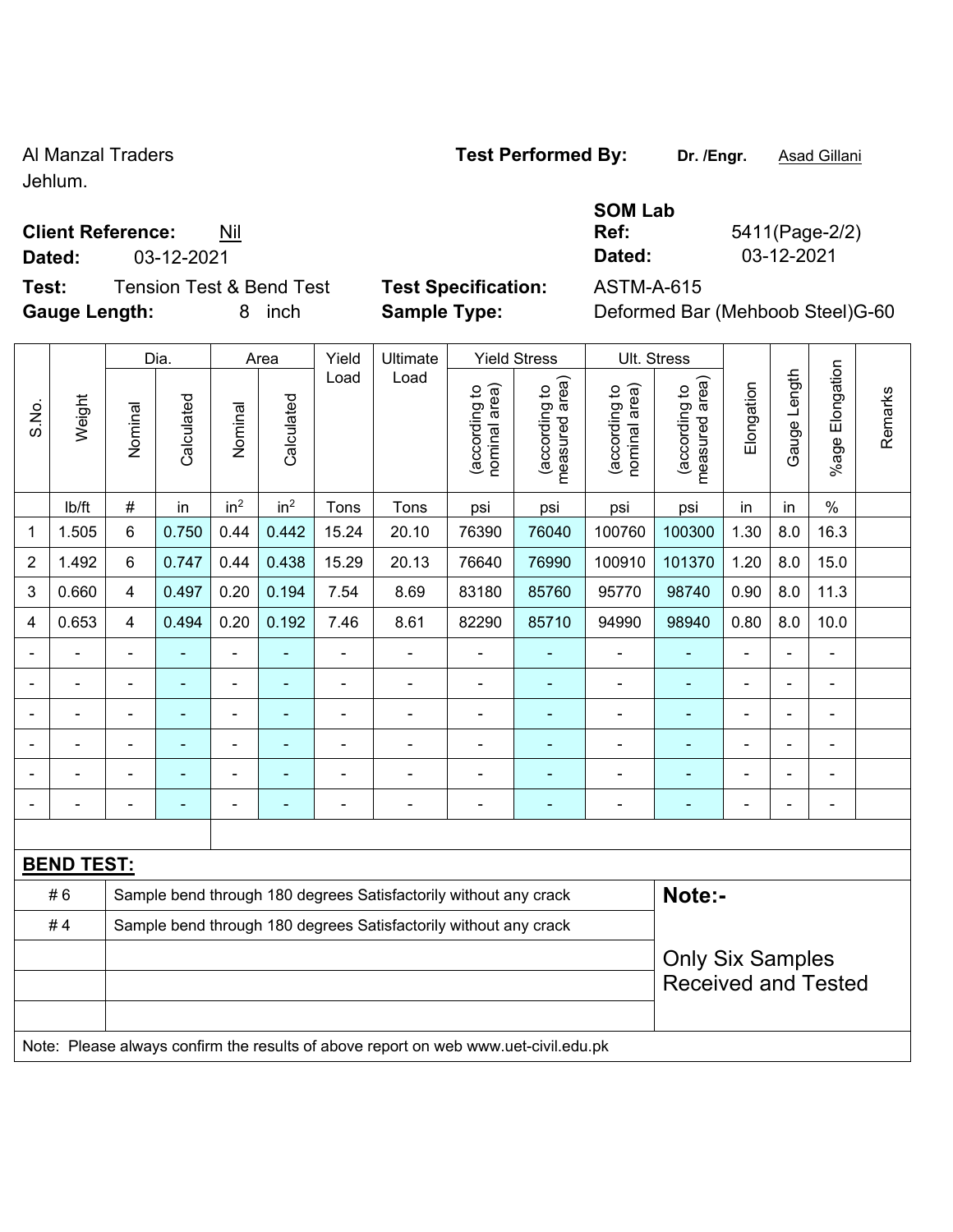Variant,Lahore

## **Client Reference:** VA/29/2

**Dated:** 03-12-2021 **Dated:** 03-12-2021

**Test:** Tension Test & Bend Test **Test Specification:** ASTM-A-615 **Gauge Length:** 8 inch **Sample Type:** Deformed Bar

Dia. | Area | Yield | Ultimate | Yield Stress | Ult. Stress

| Specification: |  |  |
|----------------|--|--|

**SOM Lab** 

**Ref:** 5413(Page-1/1)

|                         |                      |                | Dia.           | Area            |                 | Yield          | Ultimate                                                                            | Yield Stress                   |                                 | UII. Stress                    |                                 |            |                          |                 |         |
|-------------------------|----------------------|----------------|----------------|-----------------|-----------------|----------------|-------------------------------------------------------------------------------------|--------------------------------|---------------------------------|--------------------------------|---------------------------------|------------|--------------------------|-----------------|---------|
| S.No.                   | Weight               | Nominal        | Calculated     | Nominal         | Calculated      | Load           | Load                                                                                | (according to<br>nominal area) | (according to<br>measured area) | (according to<br>nominal area) | (according to<br>measured area) | Elongation | Gauge Length             | %age Elongation | Remarks |
|                         | lb/ft                | $\#$           | in             | in <sup>2</sup> | in <sup>2</sup> | Tons           | Tons                                                                                | psi                            | psi                             | psi                            | psi                             | in         | in                       | $\%$            |         |
| $\mathbf{1}$            | 2.601                | 8              | 0.986          | 0.79            | 0.764           | 23.06          | 33.08                                                                               | 64370                          | 66560                           | 92350                          | 95490                           | 1.50       | 8.0                      | 18.8            |         |
| $\overline{2}$          | 2.631                | 8              | 0.992          | 0.79            | 0.773           | 22.96          | 32.98                                                                               | 64090                          | 65500                           | 92060                          | 94090                           | 1.40       | 8.0                      | 17.5            |         |
| $\mathfrak{S}$          | 1.498                | 6              | 0.748          | 0.44            | 0.440           | 14.63          | 19.64                                                                               | 73320                          | 73320                           | 98460                          | 98460                           | 1.30       | 8.0                      | 16.3            |         |
| $\overline{\mathbf{4}}$ | 1.501                | $6\phantom{1}$ | 0.749          | 0.44            | 0.441           | 14.83          | 19.67                                                                               | 74350                          | 74180                           | 98610                          | 98390                           | 1.20       | 8.0                      | 15.0            |         |
|                         |                      |                |                |                 |                 |                |                                                                                     |                                |                                 |                                |                                 |            |                          |                 |         |
|                         |                      |                |                | ۰               |                 |                |                                                                                     |                                |                                 |                                | $\blacksquare$                  |            |                          |                 |         |
|                         |                      | $\blacksquare$ | $\blacksquare$ | $\blacksquare$  | ۰               |                |                                                                                     | $\blacksquare$                 | ٠                               | ÷                              | ä,                              |            | $\blacksquare$           | ÷,              |         |
|                         |                      |                | $\blacksquare$ | $\blacksquare$  | $\blacksquare$  | $\blacksquare$ |                                                                                     | $\blacksquare$                 |                                 | $\blacksquare$                 | ÷                               |            | $\overline{\phantom{0}}$ | $\blacksquare$  |         |
|                         |                      |                | $\blacksquare$ | $\blacksquare$  |                 |                |                                                                                     |                                | $\blacksquare$                  | $\blacksquare$                 | $\blacksquare$                  |            |                          | ÷,              |         |
|                         |                      |                |                |                 |                 |                |                                                                                     |                                |                                 |                                |                                 |            |                          | $\blacksquare$  |         |
|                         | <b>Witnessed By:</b> |                |                |                 |                 |                | Muhammad Khurram.(35201-2458690-9)                                                  |                                |                                 |                                |                                 |            |                          |                 |         |
|                         | <b>BEND TEST:</b>    |                |                |                 |                 |                |                                                                                     |                                |                                 |                                |                                 |            |                          |                 |         |
|                         | # 8                  |                |                |                 |                 |                | Sample bend through 180 degrees Satisfactorily without any crack                    |                                |                                 |                                | Note:-                          |            |                          |                 |         |
|                         | #6                   |                |                |                 |                 |                | Sample bend through 180 degrees Satisfactorily without any crack                    |                                |                                 |                                |                                 |            |                          |                 |         |
|                         |                      |                |                |                 |                 |                | <b>Only Six Samples</b><br><b>Received and Tested</b>                               |                                |                                 |                                |                                 |            |                          |                 |         |
|                         |                      |                |                |                 |                 |                | Note: Please always confirm the results of above report on web www.uet-civil.edu.pk |                                |                                 |                                |                                 |            |                          |                 |         |

## Waqas Ali **Waqas Ali Test Performed By:** Dr. /Engr. **Asad Gillani**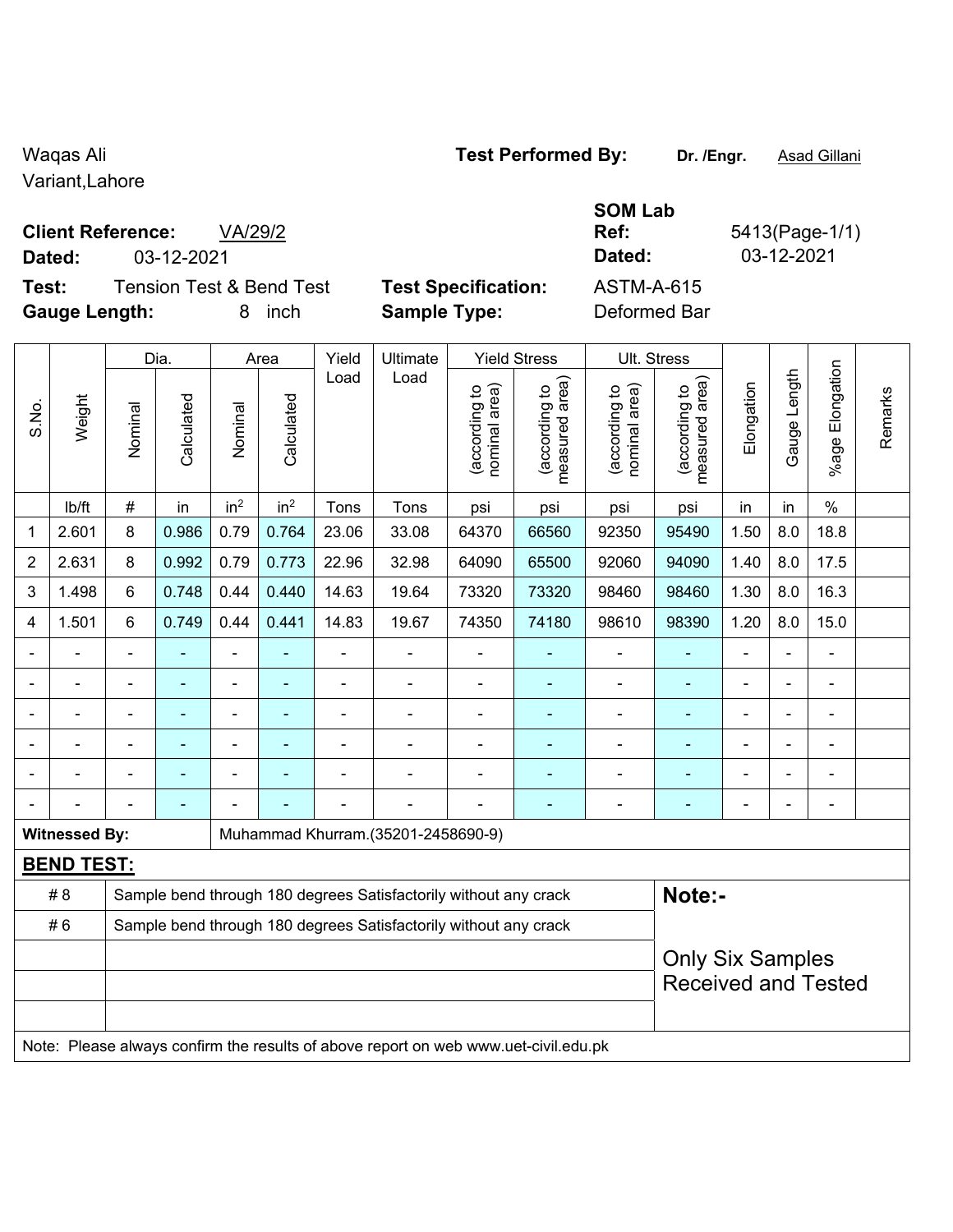Sub Divisional officer, **Test Performed By:** Dr. /Engr. **Asad Gillani** Cub Association Cub Association Cub Association

HSD Lalian.(ADP No.4247 Rehabiltation/Improvement Of Rd From Ahmad Nager To Sial Morr)

|                      |                          |                          |                            | <b>SUM LAD</b> |              |
|----------------------|--------------------------|--------------------------|----------------------------|----------------|--------------|
|                      | <b>Client Reference:</b> | 52/L                     |                            | Ref:           | 5414(Page-1/ |
| Dated:               | 22-11-2021               |                          |                            | Dated:         | 03-12-2021   |
| Test:                |                          | Tension Test & Bend Test | <b>Test Specification:</b> | ASTM-A-615     |              |
| <b>Gauge Length:</b> |                          | inch                     | <b>Sample Type:</b>        | Deformed Bar   |              |

|                |                   |                | Dia.<br>Area   |                              | Yield                      | Ultimate       |                                                                                     | <b>Yield Stress</b>            | Ult. Stress                     |                                |                                 |                |                |                              |         |
|----------------|-------------------|----------------|----------------|------------------------------|----------------------------|----------------|-------------------------------------------------------------------------------------|--------------------------------|---------------------------------|--------------------------------|---------------------------------|----------------|----------------|------------------------------|---------|
| S.No.          | Weight            | Nominal        | Calculated     | Nominal                      | Calculated                 | Load           | Load                                                                                | (according to<br>nominal area) | (according to<br>measured area) | nominal area)<br>(according to | (according to<br>measured area) | Elongation     | Gauge Length   | Elongation<br>$%$ age        | Remarks |
|                | lb/ft             | $\#$           | in             | in <sup>2</sup>              | in <sup>2</sup>            | Tons           | Tons                                                                                | psi                            | psi                             | psi                            | psi                             | in             | in             | $\%$                         |         |
| 1              | 2.689             | 8              | 1.003          | 0.79                         | 0.790                      | 24.97          | 35.98                                                                               | 69720                          | 69720                           | 100460                         | 100460                          | 1.20           | 8.0            | 15.0                         |         |
| $\overline{2}$ | 2.685             | 8              | 1.002          | 0.79                         | 0.789                      | 25.10          | 36.03                                                                               | 70070                          | 70150                           | 100600                         | 100730                          | 1.40           | 8.0            | 17.5                         |         |
|                |                   | $\blacksquare$ |                | ÷,                           | $\blacksquare$             | $\blacksquare$ | $\blacksquare$                                                                      | $\frac{1}{2}$                  | $\blacksquare$                  | $\overline{\phantom{a}}$       | $\blacksquare$                  | ÷              | ÷              | ÷,                           |         |
|                |                   | $\blacksquare$ | ä,             | ÷,                           | ÷                          | ä,             | $\blacksquare$                                                                      | $\blacksquare$                 | $\blacksquare$                  | $\blacksquare$                 | $\blacksquare$                  | $\blacksquare$ | ä,             | $\qquad \qquad \blacksquare$ |         |
|                | $\blacksquare$    | $\blacksquare$ | $\blacksquare$ | $\qquad \qquad \blacksquare$ | $\blacksquare$             | $\blacksquare$ | $\overline{\phantom{a}}$                                                            | $\overline{\phantom{a}}$       | $\blacksquare$                  | $\overline{\phantom{a}}$       | $\blacksquare$                  | $\blacksquare$ | $\blacksquare$ | $\overline{\phantom{a}}$     |         |
|                | $\blacksquare$    | $\blacksquare$ | $\blacksquare$ | $\qquad \qquad \blacksquare$ | $\overline{\phantom{0}}$   | $\blacksquare$ | ä,                                                                                  | $\blacksquare$                 | ٠                               | $\blacksquare$                 | $\blacksquare$                  | ÷              | $\blacksquare$ | ÷,                           |         |
|                | $\overline{a}$    |                | L,             | ÷,                           | ۰                          | ä,             | $\blacksquare$                                                                      | ÷,                             | ä,                              | $\blacksquare$                 | ä,                              | L,             |                | $\blacksquare$               |         |
|                |                   |                |                |                              |                            |                | $\overline{\phantom{0}}$                                                            | $\blacksquare$                 |                                 |                                | $\blacksquare$                  |                |                | $\blacksquare$               |         |
|                |                   |                |                | ä,                           |                            |                | Ē,                                                                                  | $\blacksquare$                 | ÷                               | $\blacksquare$                 | ÷                               | L,             |                | ä,                           |         |
|                |                   |                |                | ÷                            | $\blacksquare$             | $\blacksquare$ | Ē,                                                                                  | $\blacksquare$                 | $\blacksquare$                  | $\overline{\phantom{a}}$       | $\blacksquare$                  | ä,             | $\blacksquare$ | $\qquad \qquad \blacksquare$ |         |
|                |                   |                |                |                              |                            |                |                                                                                     |                                |                                 |                                |                                 |                |                |                              |         |
|                | <b>BEND TEST:</b> |                |                |                              |                            |                |                                                                                     |                                |                                 |                                |                                 |                |                |                              |         |
|                | # 8               |                |                |                              |                            |                | Sample bend through 180 degrees Satisfactorily without any crack                    |                                |                                 |                                | Note:-                          |                |                |                              |         |
|                |                   |                |                |                              |                            |                |                                                                                     |                                |                                 |                                |                                 |                |                |                              |         |
|                |                   |                |                |                              |                            |                | <b>Only Three Samples</b>                                                           |                                |                                 |                                |                                 |                |                |                              |         |
|                |                   |                |                |                              | <b>Received and Tested</b> |                |                                                                                     |                                |                                 |                                |                                 |                |                |                              |         |
|                |                   |                |                |                              |                            |                |                                                                                     |                                |                                 |                                |                                 |                |                |                              |         |
|                |                   |                |                |                              |                            |                | Note: Please always confirm the results of above report on web www.uet-civil.edu.pk |                                |                                 |                                |                                 |                |                |                              |         |

**SOM Lab ge-1/1)**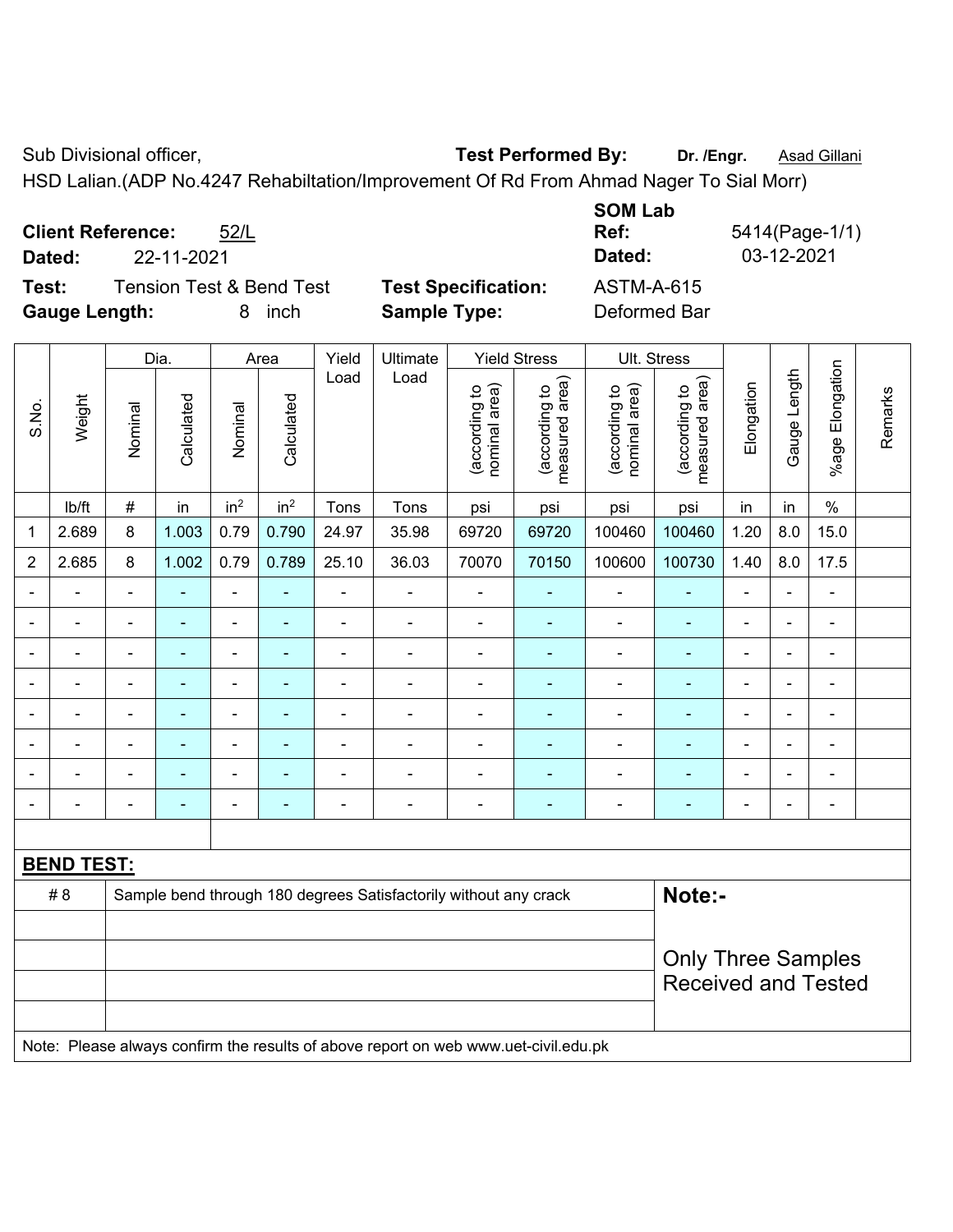Muhammad Sajjad Arain **Test Performed By:** Dr. /Engr. **Asad Gillani** 

RE ACE Consultants-Lahore.(Const. Of Lodhran-Multan Project Section (N-5))(North Bound 62KM)

**Test:** Tension Test & Bend Test **Test Specification:** ASTM-A-615 Gauge Length: **8** inch **Sample Type:** Definition

**SOM Lab Ref:** 5416(Page-1/1) **Dated:** 29-11-2021 **Dated:** 03-12-2021

| Deformed Bar (Ittehad Steel) |  |
|------------------------------|--|
|------------------------------|--|

|                |                   |         | Dia.                                                             |                 | Area                     | Yield | Ultimate                                                                            |                                | <b>Yield Stress</b>                         |                                | Ult. Stress                     |                            |              |                       |         |  |
|----------------|-------------------|---------|------------------------------------------------------------------|-----------------|--------------------------|-------|-------------------------------------------------------------------------------------|--------------------------------|---------------------------------------------|--------------------------------|---------------------------------|----------------------------|--------------|-----------------------|---------|--|
| S.No.          | Weight            | Nominal | Calculated                                                       | Nominal         | Calculated               | Load  | Load                                                                                | nominal area)<br>(according to | (according to<br>measured area)<br>measured | nominal area)<br>(according to | measured area)<br>(according to | Elongation                 | Gauge Length | Elongation<br>$%$ age | Remarks |  |
|                | lb/ft             | #       | in                                                               | in <sup>2</sup> | in <sup>2</sup>          | Tons  | Tons                                                                                | psi                            | psi                                         | psi                            | psi                             | in                         | in           | $\%$                  |         |  |
| 1              | 2.666             | 8       | 0.998                                                            | 0.79            | 0.783                    | 28.49 | 35.90                                                                               | 79540                          | 80250                                       | 100230                         | 101130                          | 1.20                       | 8.0          | 15.0                  |         |  |
| $\overline{2}$ | 2.574             | 8       | 0.981                                                            | 0.79            | 0.756                    | 24.89 | 32.77                                                                               | 69500                          | 72620                                       | 91490                          | 95610                           | 1.10                       | 8.0          | 13.8                  |         |  |
| 3              | 1.131             | 5       | 0.650                                                            | 0.31            | 0.332                    | 10.42 | 13.53                                                                               | 74120                          | 69210                                       | 96240                          | 89860                           | 1.00                       | 8.0          | 12.5                  |         |  |
| 4              | 1.036             | 5       | 0.622                                                            | 0.31            | 0.304                    | 10.50 | 13.35                                                                               | 74700                          | 76170                                       | 95000                          | 96880                           | 1.20                       | 8.0          | 15.0                  |         |  |
| 5              | 0.715             | 4       | 0.517                                                            | 0.20            | 0.210                    | 6.63  | 10.04                                                                               | 73070                          | 69590                                       | 110720                         | 105450                          | 1.20                       | 8.0          | 15.0                  |         |  |
| 6              | 0.759             | 4       | 0.533                                                            | 0.20            | 0.223                    | 7.10  | 10.55                                                                               | 78350                          | 70270                                       | 116340                         | 104340                          | 1.10                       | 8.0          | 13.8                  |         |  |
|                |                   |         |                                                                  | ä,              |                          |       |                                                                                     |                                |                                             |                                | ä,                              | $\blacksquare$             |              |                       |         |  |
|                |                   |         |                                                                  |                 |                          |       |                                                                                     | $\blacksquare$                 |                                             |                                |                                 |                            |              |                       |         |  |
|                |                   |         |                                                                  | ٠               |                          |       |                                                                                     |                                |                                             |                                |                                 |                            |              |                       |         |  |
|                |                   |         | ۰                                                                | ۰               |                          |       | ٠                                                                                   | $\blacksquare$                 | Ē.                                          | ٠                              | $\overline{\phantom{0}}$        |                            |              | $\blacksquare$        |         |  |
|                |                   |         |                                                                  |                 |                          |       |                                                                                     |                                |                                             |                                |                                 |                            |              |                       |         |  |
|                | <b>BEND TEST:</b> |         |                                                                  |                 |                          |       |                                                                                     |                                |                                             |                                |                                 |                            |              |                       |         |  |
|                | #8                |         |                                                                  |                 |                          |       | Sample bend through 180 degrees Satisfactorily without any crack                    |                                |                                             |                                | Note:-                          |                            |              |                       |         |  |
|                | #5                |         |                                                                  |                 |                          |       | Sample bend through 180 degrees Satisfactorily without any crack                    |                                |                                             |                                |                                 |                            |              |                       |         |  |
|                | #4                |         | Sample bend through 180 degrees Satisfactorily without any crack |                 | <b>Only Nine Samples</b> |       |                                                                                     |                                |                                             |                                |                                 |                            |              |                       |         |  |
|                |                   |         |                                                                  |                 |                          |       |                                                                                     |                                |                                             |                                |                                 | <b>Received and Tested</b> |              |                       |         |  |
|                |                   |         |                                                                  |                 |                          |       |                                                                                     |                                |                                             |                                |                                 |                            |              |                       |         |  |
|                |                   |         |                                                                  |                 |                          |       | Note: Please always confirm the results of above report on web www.uet-civil.edu.pk |                                |                                             |                                |                                 |                            |              |                       |         |  |